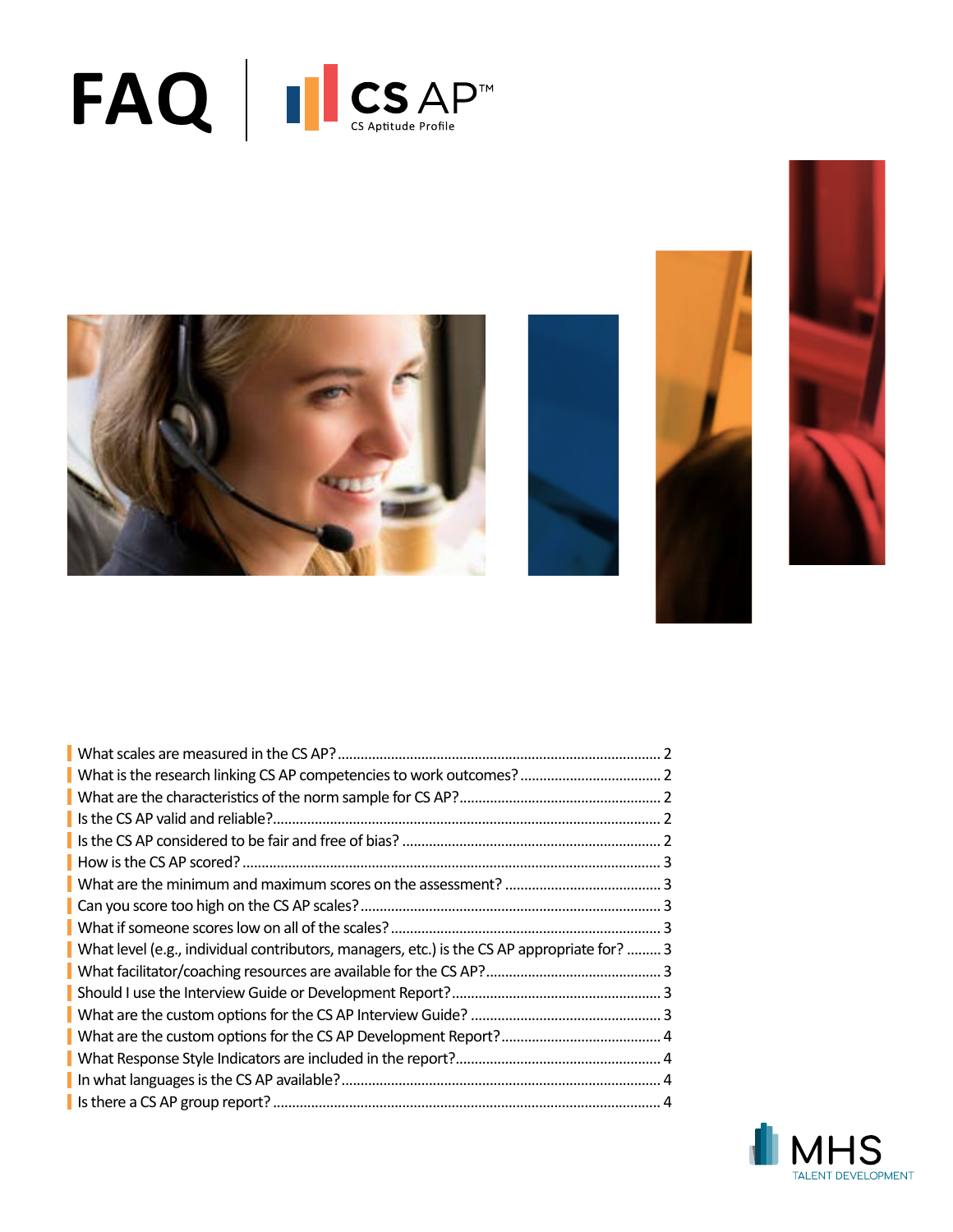# <span id="page-1-0"></span>**What scales are measured in the CS AP?**

The scales measured in the CS AP are:

| Achievement Motivation      | Using one's inner drive to apply the effort needed to attain strategic goals                             |
|-----------------------------|----------------------------------------------------------------------------------------------------------|
| Composure                   | Staying calm under pressure and in difficult interactions                                                |
| Cooperativeness             | The level of comfort in working with others towards a common goal or purpose                             |
| <b>Customer Orientation</b> | Having a desire to help others while being sensitive to, and understanding of, their feelings and needs  |
| Sociability                 | Engaging with others and developing relationships effortlessly                                           |
| Self-Confidence             | An individual's level of belief in their abilities and judgments                                         |
| <b>Upselling</b>            | Involves active strategies to increase value by suggesting additional products and services to customers |

# <span id="page-1-1"></span>**What is the research linking CS AP competencies to work outcomes?**

The CS AP measures seven scales that have been shown to relate to success in customer service roles based on past research. Following is the list of CS AP scales and their predictive outcomes:

Individuals who are higher in:

- **• Achievement Motivation** have better overall job performance (Barrick, Stewart, & Piotrowski, 2002).
- **• Composure** experience less conflict with customers (Darrat, Mulki, & Swimberghe, 2017).
- **• Cooperativeness** are able to have constructive disagreements and problem solving in a group setting which will ultimately enhance a team's productivity and creativity (Lehmann-Willenbrock & Chiu, 2018).
- **• Customer Orientation** are more responsive, assuring, and empathetic which all influence customers' perceptions of service quality (Parasuraman et al., 1988).
- **• Sociability** are more courteous and congenial. They create a more positive service climate, which ultimately increases customer loyalty (Wang, 2015).
- **• Self-Confidence** are more likely to have a positive attitude about customer service, which can drive stronger performance (Chen, Gully, & Eden, 2001).
- **• Upselling** can enhance the customer experience and improve customer relationships. Upselling is associated with higher sales performance (Johnson & Friend, 2015).

For more details, refer to Chapter 1 of the User Guide: Customer Service AP Scales and Outcomes.

## <span id="page-1-2"></span>**What are the characteristics of the norm sample for CS AP?**

Each participant in the CS AP is compared to a group of 1620 individuals who have taken the assessment previously. This sample is evenly distributed by gender and across five age-ranges and was matched to the 2016 U.S. Census by race/ethnicity and geographic region. The participants in the normative sample had a variety of employment statuses and levels of education.

For more details on the demographic characteristics of the CS AP norm sample, refer to Chapter 3 of the User Guide: Normed Sample, Table 3.1.

# <span id="page-1-3"></span>**Is the CS AP valid and reliable?**

Research conducted by MHS in the development of the CS AP provide evidence that the assessment results are both valid and reliable. For a complete review of the research, refer to Chapter 5 of the Technical Manual: Standardization, Reliability, Validity and Fairness.

- **• Validity:** The CS AP has multiple sources of evidence that support its validity. The assessment has a factor structure that seems the most empirically and theoretically consistent compared to other plausible models. Additionally, the validity studies for the assessment demonstrated that high-performing customer service representatives score higher than the general population sample. To support that the assessment relates to work outcomes, the validity studies for the assessment show that those who have higher customer service aptitude, as measured by the Customer Service AP, have higher self-reported levels of job performance and job satisfaction. Furthermore, the scales of the assessment seem theoretically consistent, as they correspond closely to other measures that reflect similar content.
- **• Reliability:** The reliability of the Customer Service AP was examined using internal consistency. The coefficient alpha values of the Customer Service AP had a median of .88, with a range of .82 to .94. These high values imply that the questions assessing each competency are connected and are measuring the same idea.

## <span id="page-1-4"></span>**Is the CS AP considered to be fair and free of bias?**

In order to ensure the fairness of the assessment, multiple analyses were run testing the measure across race/ethnicity and gender groups. The results of our analyses indicated that the assessment functioned similarly across demographic groups, providing evidence for its fairness and lack of bias.

For a full explanation of the fairness of the CS AP, refer to the CS AP Fairness section in Chapter 5 of the Customer Service AP Technical Manual.

![](_page_1_Picture_26.jpeg)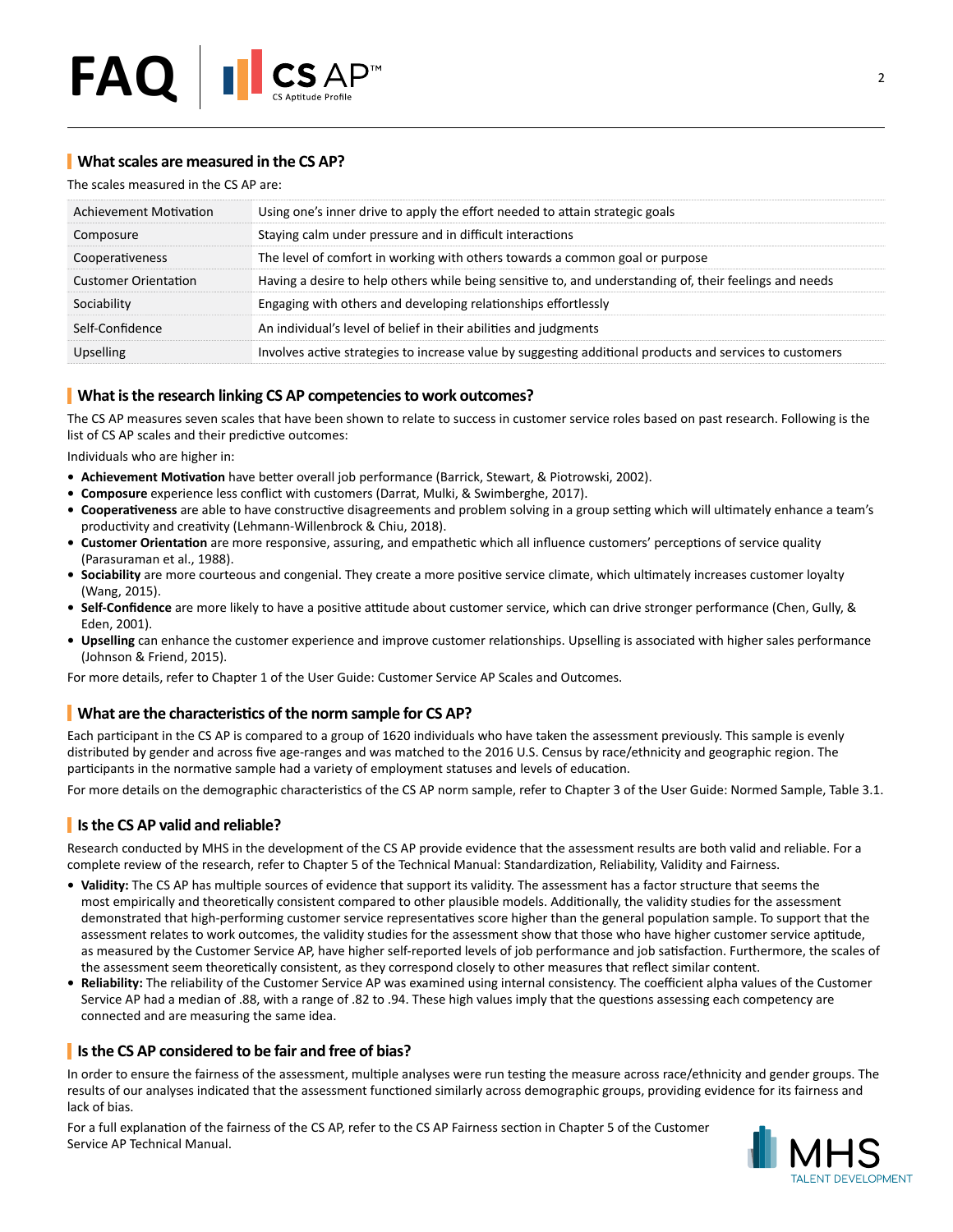![](_page_2_Picture_0.jpeg)

# <span id="page-2-0"></span>**How is the CS AP scored?**

The Customer Service AP presents the respondent's results using standardized percentiles. Percentiles are an intuitive way to understand how a person's scores compare to others like them.

Each participant in the Customer Service AP is compared to a group of 1,620 individuals who have taken the assessment previously. This sample, against which Customer Service AP scores are compared, is representative of the U.S. general population. By comparing results to a reference group, we can assess where the respondent falls on a scale of Low, Mid, and High.

For instance, a score in the 75th percentile means that the respondent scored better than 75% of a group of people who have taken the assessment previously.

#### <span id="page-2-1"></span>**What are the minimum and maximum scores on the assessment?**

The CS AP scores are in percentiles, ranging from 1 (lowest) to 99 (highest).

- If a respondent scores between 1 to 24, their score will be classified in the Low range meaning they are in the bottom 25% of the comparison group.
- If a respondent scores between 25 to 74, their score will be classified in the Mid range meaning they are in the middle 50% of the comparison group.
- If a respondent scores between 75 to 99, their score will be classified in the High range meaning they are in the top 25% of the comparison group.

### <span id="page-2-2"></span>**Can you score too high on the CS AP scales?**

Our analysis indicates customer service representatives with higher scores in Achievement Motivation, Composure, Cooperativeness, Customer Orientation, Self-Confidence, Sociability and Upselling tend to have better performance and higher job satisfaction. Although there are no indicators for scores that are too high in the CS AP scales, it is a good practice to investigate very high scores to identify potential overuse. For example, a participant who is very high in Self-Confidence may not consider other people's perspectives when making decisions.

#### <span id="page-2-3"></span>**What if someone scores low on all of the scales?**

A low score on all the CS AP scales may indicate the respondent's unsuitability for a customer service role. However, it is a good practice to investigate this assumption further by gathering more information on the conditions in which the participant took the assessment. These followup questions would be helpful:

- Did you have enough time to take the assessment, or were you in a hurry to finish it?
- Were you able to take the assessment in a relaxed setting?
- Did you read through each question fully before answering?

In addition, it's recommended to gather insights from multiple sources (e.g., observations, behavioral and situational interviews, academic records or other assessments, and resume) to get a clearer picture of the candidate's customer service competencies.

#### <span id="page-2-4"></span>**What level (e.g., individual contributors, managers, etc.) is the CS AP appropriate for?**

The CS AP is best suited for the hiring and development of individual contributors.

#### <span id="page-2-5"></span>**What facilitator/coaching resources are available for the CS AP?**

There are three primary resources available to help you build your knowledge of the CS AP.

- **• Training Modules:** Two self-paced e-learning modules provide a high-level overview of the CS AP competencies, scoring, report features and interpretation, as well as features, benefits and applications.
- **• User Guide:** A comprehensive User Guide provides all the information you need to understand and administer the CS AP. It includes an overview of the assessment, guidelines for use, a step-by-step interpretation of the Interview Guide and Development Report as well as information needed to administer the assessment.
- **• Technical Manual:** The CS AP Technical Manual provides detailed information related to the theory, development and content, as well as the standardization, reliability, validity and fairness of the assessment.

#### <span id="page-2-6"></span>**Should I use the Interview Guide or Development Report?**

The CS AP was designed with different reports that are suited for different purposes.

The CS AP Interview Guide contains a set of features that provide customer service-specific insights that will help you make informed hiring decisions. This report can be used across the employee lifecycle, including interviewing, succession planning, and promotion.

The CS AP Development Report provides insight into the competencies that contribute to customer service performance and is intended for use in coaching and development contexts.

#### <span id="page-2-7"></span>**What are the custom options for the CS AP Interview Guide?**

The CS AP Interview Guide includes several features that can be turned on and off or changed.

- On the cover page, the job title, organization name, and logo can be customized when generating reports.
- The Interview Questions section of the report can be turned on or off.
- Up to five custom interview questions can be added when generating reports and will be included at the end of the report.

![](_page_2_Picture_34.jpeg)